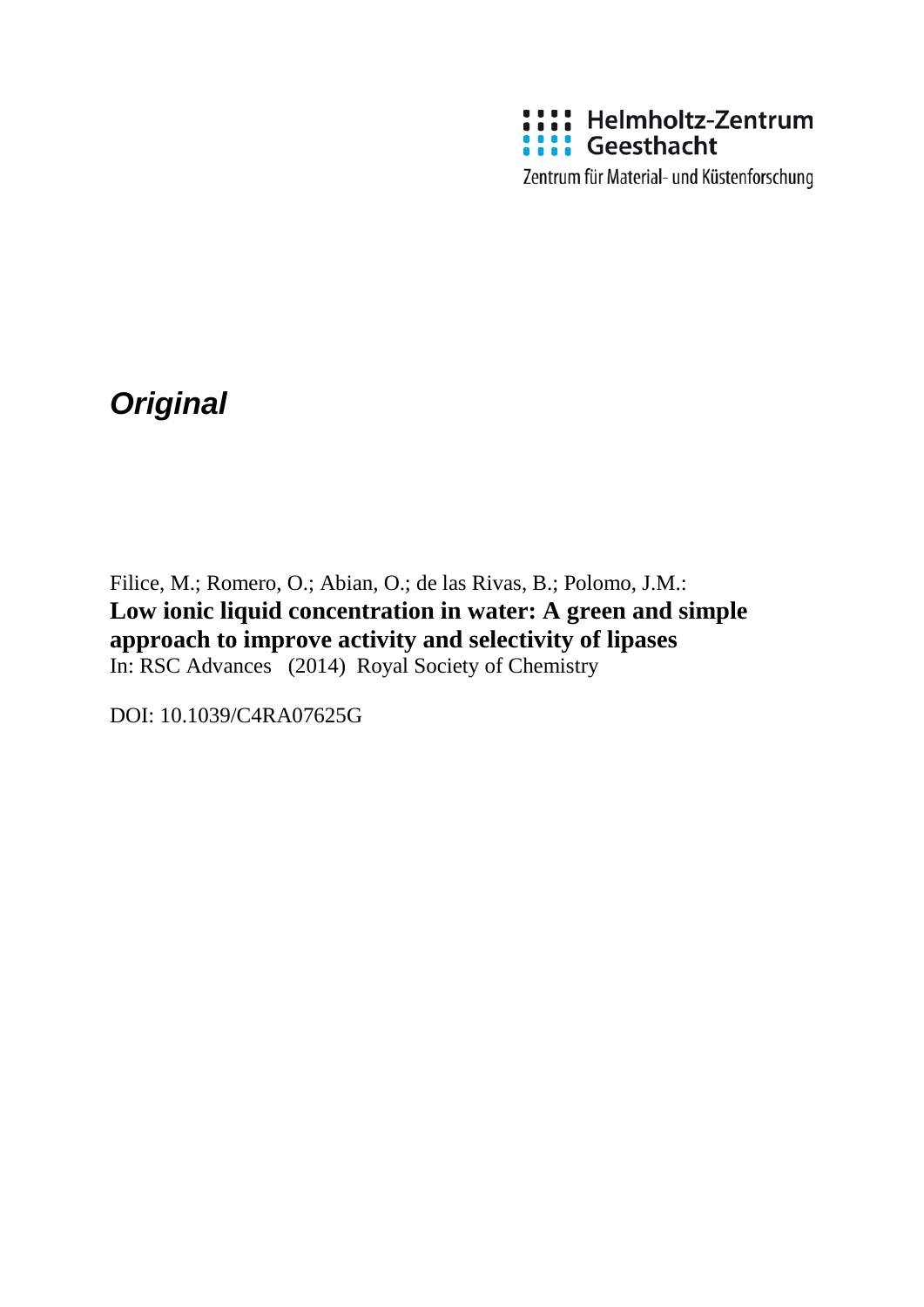# RSC Advances



## PAPER



Cite this: RSC Adv., 2014, 4, 49115

## Low ionic liquid concentration in water: a green and simple approach to improve activity and selectivity of lipases

Marco Filice,<sup>a</sup> Oscar Romero, †<sup>a</sup> Olga Abian, <sup>bcd</sup> Blanca de las Rivas<sup>e</sup> and Jose M. Palomo<sup>\*<sup>8</sup></sup>

The activity of several commercial and genetically engineered lipases, already immobilized on octyl-Sepharose, in aqueous solutions containing ionic liquids (ILs) in a molar concentration of 0.01 mol  $L^{-1}$  was investigated. Strong variations in the hydrolytic activity values were found depending on the lipase, the ionic liquid and the substrate used. The most interesting results were found in the engineered variants of Geobacillus thermocatenolatus lipase (GTL). The activity of GTLo-L230C variant in the monodeacetylation of peracetylated glucal increased seven fold when using 1-ethyl-3-methylimidazoliumhexafluorophosphate [emim [PF<sub>6</sub>] and fivefold when using 1-ethyl-3-methylimidazolium methyl sulphate [emim][MeSO<sub>3</sub>]. In general, ILs containing BF<sub>4</sub><sup>-</sup> had a very negative effect on the enzyme activity. Moreover, improvements in the enantio and regioselectivity of the immobilized lipases were obtained by adding ILs to the reaction medium. The regioselectivity of Candida rugosa lipase in the hydrolysis of peracetylated thymidine improved (from 72% to 81% yield of C-5 monodeprotected product) in the presence of [emim][PF<sub>6</sub>]. More interestingly, the addition of 1-butyl-2,3-dimethylimidazolium hexafluorophosphate [bdmim][PF<sub>6</sub>] improved the regioselectivity of immobilized GTLo-L230C variant in the hydrolysis of peracetylated glucal, from 78% to 96% yield of the C-3 monodeprotected product. Circular dichroism and fluorescence experiments revealed conformational changes in the tertiary structure of the enzyme induced by the ionic liquid which could explain these phenomena. PAPER<br> **Example approach to improve activity and**<br> **Example approach to improve activity and**<br> **Example approach to improve activity and**<br> **Example approach to improve activity and**<br> **Example approach to improve activity a** 

Received 25th July 2014 Accepted 24th September 2014 DOI: 10.1039/c4ra07625g

www.rsc.org/advances

## Introduction

Lipases, acylglycerol hydrolases (EC:3.1.1.3), are one of the most used enzymes in biotransformations.<sup>1-5</sup> The catalytic mechanism of a lipase is based on the movement of an oligopeptide chain "lid" in its structure. In homogeneous aqueous media the lipase exists mainly in a closed conformation, where the lid maintains the enzyme active site secluded from the medium.<sup>6</sup> However in the presence of hydrophobic interfaces, this peptide has a tendency to shift generating an open conformation of the lipase, which exposes a large number of hydrophobic residues to the medium for the adsorption on this interface.<sup>6</sup> This

"Departamento de Biocatálisis, Instituto de Catálisis (CSIC), Marie Curie 2. Cantoblanco. Campus UAM, 28049 Madrid, Spain. E-mail: josempalomo@icp.csic.es; Fax: +34 915854760

bIIS Aragón, Instituto Aragonés de Ciencias de la Salud (IACS), Zaragoza, Spain

Institute of Biocomputation and Physics of Complex Systems (BIFI), Joint Unit IQFR-CSIC-BIFI, Universidad de Zaragoza, Zaragoza, Spain

† Present address: Institute of Biomaterial Science, Helmholtz Zentrum Geesthacht, Teltow, Germany.

process is more complex and normally exists an equilibrium between these two lipase conformations which depends on the medium conditions to be shifted mainly to the closed or the open form.<sup>7</sup>

Based on that, this equilibrium has successfully modified by different strategies. Immobilization protocols to rigidify or fix a particular conformation has been successfully used to improve the activity and specially the enantio and regioselectivity of these enzymes.<sup>8-10</sup> Other methodologies such as chemical modification of the enzyme surface $11,12$  or changes in experimental parameters (pH,  $T$  or the addition of co-solvents) have been quite useful to alter the lipase catalysis.<sup>8,13</sup>

In this sense, ionic liquids (ILs) have emerged as a very attractive alternative to environmentally harmful organic solvents.<sup>14</sup>

In particular, the large number of applications of ILs with lipases has been published,<sup>15-18</sup> however the use of full or even higher concentration of ILs may decrease, or also completely inactivates the enzymes, since they have the capacity to interact with the water molecules around the enzyme surface<sup>19</sup> and in some cases, with the enzyme itself<sup>20</sup> making difficult a real application of them. In this context, there is a strong and urgent need to increase the catalytic properties of lipases in ILs.

dCentro de Investigación Biomédica en Red en el Área Temática de Enfermedades Hepaticas y Digestivas (CIBERehd), Spain ´

 $^e$ Laboratorio de Biotecnología Microbiana, Instituto de Ciencia y Tecnología de alimentos y Nutrición, (ICTAN-CSIC), Madrid, Spain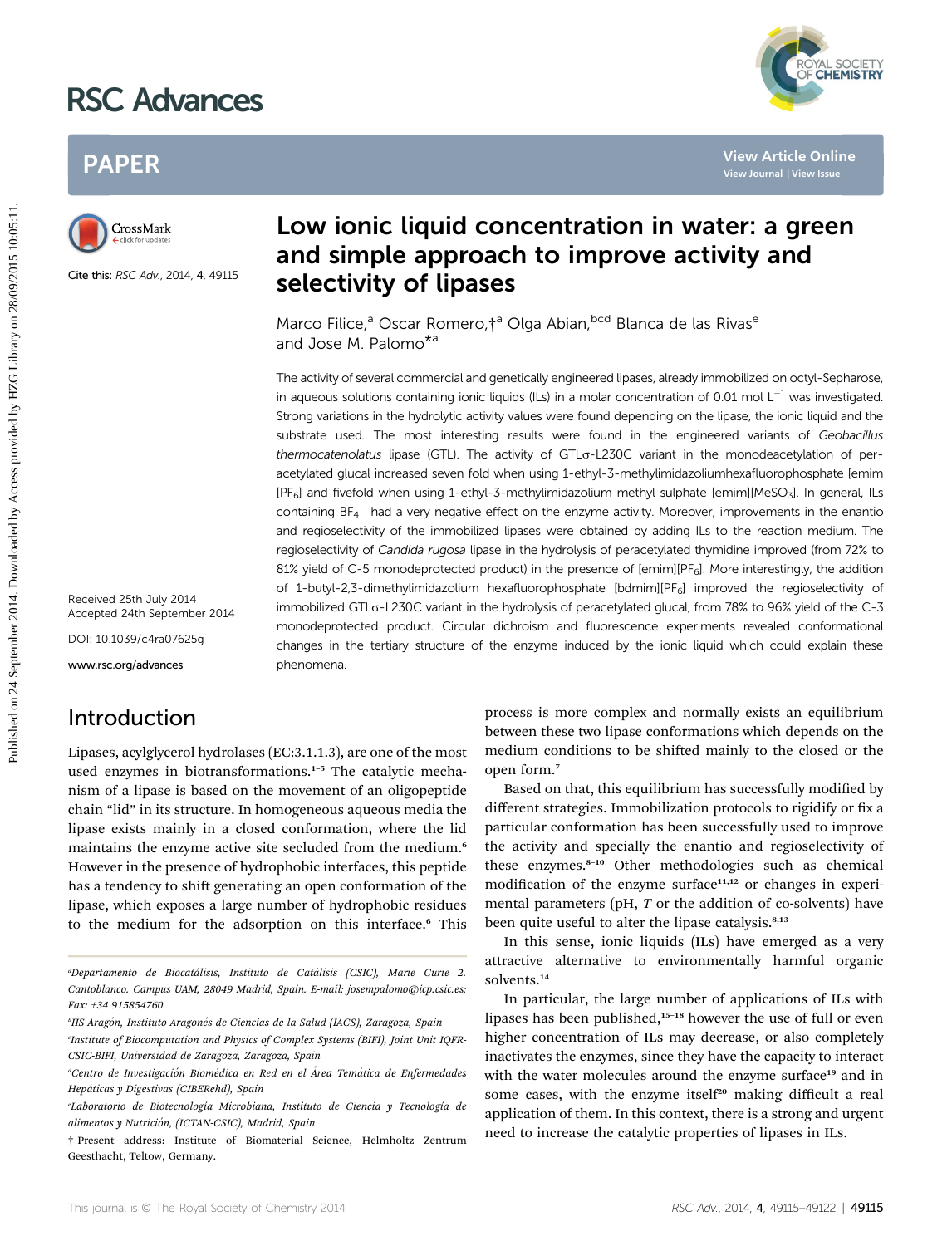

Scheme 1 Green biocatalytic preparation of monodeacetylated drug intermediates.

Recently, the use of microemulsion of ILs in water enhanced the lipase activity based on the interfacial activation mechanism.<sup>21</sup> In a preliminary work in the development of an efficient synthesis of a carbohydrate derivative we observed that the addition of small amounts of ILs in the reaction media considerably improved the enzyme activity of R. miehei lipase, though any improvement of regioselectivity was not achieved in this case.<sup>22</sup>

Herein we have demonstrated that the application of micromolar concentration of ILs in aqueous solution can alter the activity and for the first time the enantio and regioselectivity of lipases. This method improves lipase catalysis without requiring any pretreatment of the enzyme or manipulation or modification of the ILs.

In order to establish a general application, this method was evaluated using three of the most used commercial lipases, from Pseudomonas fluorescens (PFL), from Candida antarctica B (CAL-B) and from Candida rugosa (CRL). Furthermore four engineered mutants of Geobacillus thermocatenulatus lipase (GTL), a more complex enzyme constituted by two different lids and very hydrophobic pocket, were used. In all cases the lipases were immobilized on the hydrophobic commercial matrix octyl-Sepharose, fixing their open conformation. For the evaluation of lipase properties, a deacetylation process, a quite useful biotransformation in organic synthesis, was selected. Three different acetylated compounds,  $(\pm)$ -O-acetyl-1-phenylethanol (1), 3,5-di-O-acetyl-thymidine (2) and 3,4,6-tri-O-acetyl-glucal (3), were used as model substrates to evaluate the enantio and regioselectivity of the lipases on these new conditions, creating interesting selective monodeacetylated products, useful building blocks in the synthesis of more complex pharmaceutical molecules (Scheme 1).<sup>23,24</sup>

### Results and discussion

The catalytic activity of a set of seven different pure and immobilized lipases, three commercial (PFL, CRL, CAL-B) and four

Table 1 Specific activity of commercial lipases immobilized on octyl-Sepharose in the hydrolysis of  $1$  in the presence of different  $lLs<sup>a</sup>$ 

| <b>ILS</b>                  | PFL   | CAL-B | CRL   |
|-----------------------------|-------|-------|-------|
|                             | 31.30 | 592   | 8.44  |
| $[emim][BF_4]$              | 55.78 | 258   |       |
| [emim][PF <sub>6</sub> ]    | 95.61 | 748   | 13.76 |
| [emim][NO <sub>3</sub> ]    | 85.71 | 555   | 14.85 |
| [emim][MeOSO <sub>3</sub> ] | 91.21 | 726   | 12.33 |
| $[bmin][BF_4]$              | 71.72 | 449   |       |
| [bdmim][ $BF_4$ ]           | 74.01 | 882   |       |
| $[bdmin][PF_6]$             | 64.96 | 936   | 15.21 |

<sup>*a*</sup> The initial rate in µmol mg<sub>prot</sub><sup>-1</sup> min<sup>-1</sup>. It was calculated at 10-20% yield. IL without enzyme was tested and no conversion was detected. The experiments were performed by triplicate and error was less than 5%.

genetically engineered mutants from GTL [GTL-C65S/C296S (GTLσ), BTL-C65S/C296S/A193C (GTLσ-A193C), GTL-C65S/ C296S/L230C (GTLo-L230C) and BTL-C65S/C296S-S196C (GTLo-S196C)] was evaluated in the presence of seven different ionic liquids: 1-ethyl-3-methylimidazolium tetrafluoroborate [emim] [ $BF<sub>4</sub>$ ], 1-ethyl-3-methylimidazoliumhexafluorophosphate [emim] [ $PF_6$ ], 1-ethyl-3-methylimidazolium nitrate [emim][ $NO_3$ ], 1-ethyl-3-methylimidazolium methyl sulphate [emim][MeOSO<sub>3</sub>], 1butyl-3-methylimidazolium tetrafluoroborate [bmim][BF<sub>4</sub>], 1butyl-2,3-dimethylimidazolium tetrafluoroborate [bdmim][BF<sub>4</sub>] and 1-butyl-2,3-dimethylimidazolium hexafluorophosphate [bdmim][PF<sub>6</sub>] as ionic liquid molar concentration of 0.01 mol L<sup>-1</sup> in aqueous media at pH 5.

The addition of ILs was positive for the PFL activity in the hydrolysis of 1. A 3 fold increase of the activity was found in the presence of  $[emim][PF_6]$  and  $[emim][MeOSO_3]$  (Table 1). However, with 2 and 3 positive results were only found with ILs containing  $PF_6^-$ ,  $NO_3^-$  or MeOS $O_3^-$  ions, whereas a high decrease in the enzyme activity was observed using  $BF_4$ -based ILs (Tables 2 and 3).

The profile was quite similar for CAL-B. Moreover the use of [bdmim][ $PF_6$ ], a more hydrophobic IL, showed a good increase of the enzyme activity in the hydrolysis of 1 and 3 (Tables 1 and 3). In the case of CRL, the effect of  $\mathrm{BF_{4}}^{-}$  was even more negative

Table 2 Specific activity of commercial lipases immobilized on octyl-Sepharose in the hydrolysis of  $2$  in the presence of different  $lLs<sup>a</sup>$ 

| <b>ILS</b>                                             | PFL   | CAL-B | CRL  |
|--------------------------------------------------------|-------|-------|------|
|                                                        | 19.40 | 28.1  | 10.5 |
| $[emim][BF_4]$                                         | 17.70 | 9.3   |      |
| [emim][PF <sub>6</sub> ]                               | 19.40 | 29.6  | 11   |
| [emim][NO <sub>3</sub> ]                               | 17.43 | 28.1  | 8.5  |
| [emim][MeOSO <sub>3</sub> ]                            | 18.93 | 29.6  | 17.5 |
| $[bmin][BF_4]$                                         | 14.68 | 9.3   |      |
| [bdmim][ $BF_4$ ]                                      | 18.43 | 10.4  |      |
| $\lceil \text{bdmim} \rceil \lceil \text{PF}_6 \rceil$ | 18.75 | 15.6  | 8.46 |
|                                                        |       |       |      |

<sup>a</sup> The initial rate in µmol  $mg_{prot}^{-1} h^{-1} \times 10^{-1}$ . It was calculated at 10-20% yield. IL without enzyme was tested and no conversion was detected. The experiments were performed by triplicate and error was less than 5%.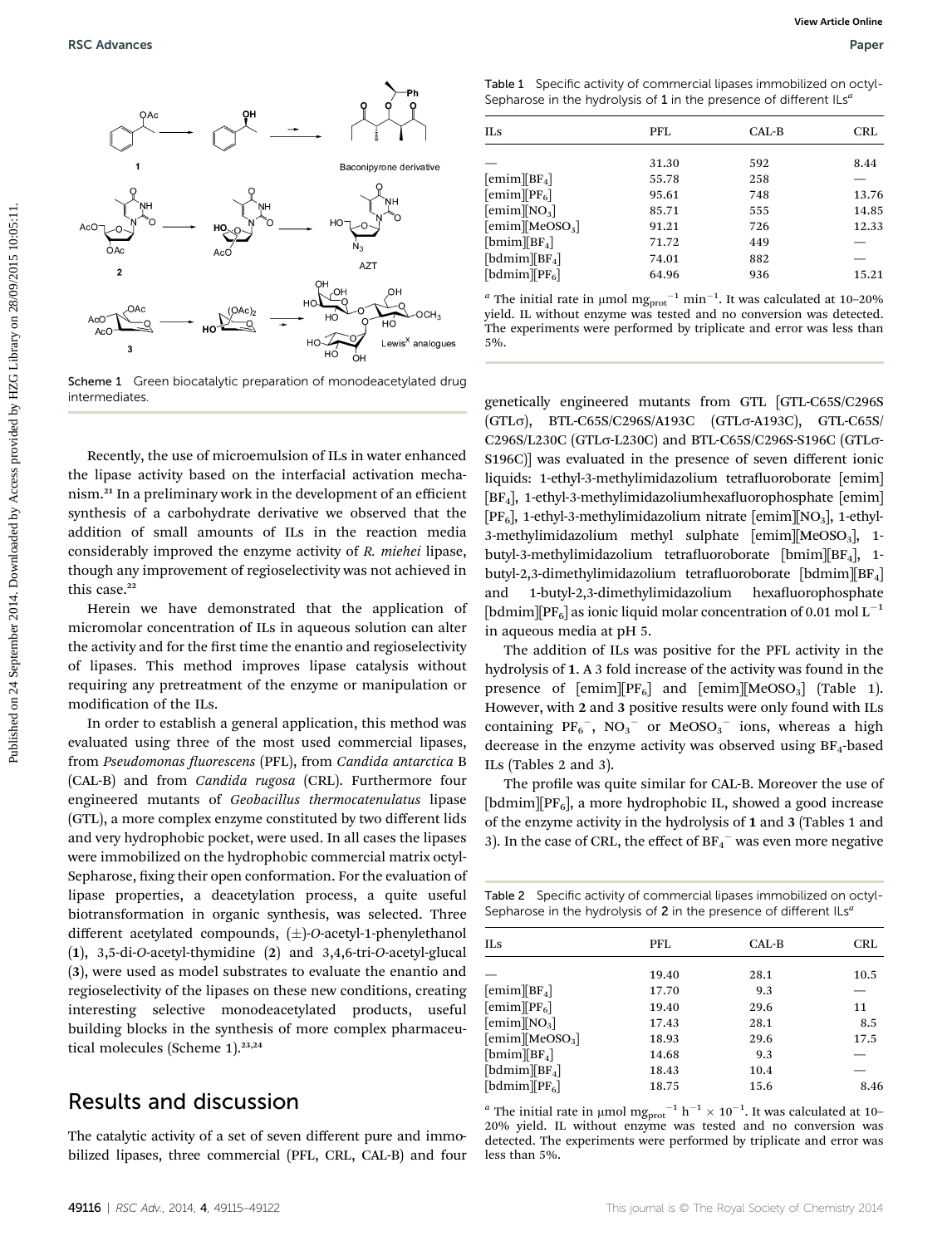Table 3 Specific activity of commercial lipases immobilized on octyl-Sepharose in the hydrolysis of 3 in the presence of different ILs<sup>a</sup>

| <b>ILS</b>                  | PFL   | CAL-B | CRL   |
|-----------------------------|-------|-------|-------|
|                             | 10.5  | 4.88  | 17.10 |
| $[emim][BF_4]$              | 1.44  | 0.30  | 1.20  |
| [emim][PF <sub>6</sub> ]    | 12    | 7.95  | 12.30 |
| [emim][NO <sub>3</sub> ]    | 11.4  | 8.45  | 10.80 |
| [emim][MeOSO <sub>3</sub> ] | 9.6   | 8.10  | 15.10 |
| $[bmin][BF_4]$              | 0.9   | 0.30  | 0.60  |
| [bdmim][ $BF_4$ ]           | 1.20  | 0.33  | 0.60  |
| [bdmin][PF <sub>6</sub> ]   | 10.95 | 7.95  | 8.85  |
|                             |       |       |       |

<sup>*a*</sup> The initial rate in µmol mg<sub>prot</sub><sup>-1</sup> h<sup>-1</sup>. It was calculated at 10-20% yield. IL without enzyme was tested and no conversion was detected. The experiments were performed by triplicate and error was less than 5%.

Table 4 Specific activities of immobilized GTL variants on the regioselective hydrolysis of  $3$  by in the presence of different  $lLs<sup>a</sup>$ 

| ILs                         | $GTL\sigma$ | $GTL$ σ-A193 $C$ | $GTL$ σ-S196C | $GTLσ-L230C$ |
|-----------------------------|-------------|------------------|---------------|--------------|
|                             |             |                  |               |              |
|                             | 5.1         | 15.7             | 8.0           | 10.8         |
| [emim][BF <sub>4</sub> ]    | 6.9         | 34.9             | 21.6          | 50.1         |
| $[emim][PF_6]$              | 6.6         | 32.1             | 21.8          | 70.6         |
| [emim][NO <sub>3</sub> ]    | 8.6         | 17.4             | 12.2          | 27.3         |
| [emim][MeOSO <sub>3</sub> ] | 6.1         | 28.4             | 15.6          | 53.8         |
| $[bmin][BF_4]$              | 6.4         | 25.9             | 10.2          | 21.3         |
| $[bdmin][BF_4]$             | 8.5         | 20.1             | 12.4          | 9.2          |
| $[bdmin][PF_6]$             | 3.6         | 10.0             | 5.4           | 23.8         |
|                             |             |                  |               |              |

to the enzyme and no activity in the presence of ILs containing this anion was found for this enzyme in the hydrolysis of 1 and 2 (Tables 1 and 2). In general, the addition of ILs such as [emim] [MeOSO<sub>3</sub>] or [emim][PF<sub>6</sub>] was the most positive for these enzyme activity.

Other ILs concentrations such as 0.02, 0.03 or 0.04 mol  $L^{-1}$ were tested with no differences in results (data not shown).

More interesting variations in the enzyme activity with the addition of ILs were obtained for four different GTL variants in the hydrolysis of 3 (Table 4). Interestingly, the effect of ILs was significantly higher in the GTL $\sigma$  variants with a unique cysteine in the lipase lid site in different positions (GTL $\sigma$ -A193C, GTL $\sigma$ -S196C and GTLo-L230C). The enzymatic activity of GTLo-L230C increased in the presence of almost all ILs tested, in particular 7 fold in the presence of  $[{\rm emim}][PF_6]$  and 5 fold with  $[{\rm emim}]$ [MeOSO<sub>3</sub>]. These activity improvements are the highest one described in the literature for this enzyme in this reaction.<sup>25</sup> [emim][PF $_6$ ] improved the activity of the other variants, up to 3 fold for GTL<sub>o</sub>-S196C and 2 fold for GTL<sub>o</sub>-A193C.

The presence of ILs containing  $\text{BF}_4{}^-$  in the GTL catalysis  $\rm{did}$ not cause the negative effect observed for the other lipases and, for example,  $[$ emim $][BF_4]$  enhanced the activity for all variants from 3 to 5 fold (Table 4).



Scheme 2 Enzymatic kinetic resolution of 1

Table 5 Enantioselectivity of immobilized lipases catalyzing hydrolysis of  $(\pm)$ -1 catalyzed in the presence of different ILs

|                                                                                                                                             |             | <b>PFL</b> | CAL-B        | <b>CRL</b> |                                                                                                                                     | Lipases                                     |                                                              |           |
|---------------------------------------------------------------------------------------------------------------------------------------------|-------------|------------|--------------|------------|-------------------------------------------------------------------------------------------------------------------------------------|---------------------------------------------|--------------------------------------------------------------|-----------|
|                                                                                                                                             |             | 10.5       | 4.88         | 17.10      |                                                                                                                                     |                                             | $(S) - 4$                                                    | $(R) - 1$ |
| [emim][BF <sub>4</sub> ]                                                                                                                    |             | 1.44       | 0.30         | 1.20       |                                                                                                                                     |                                             |                                                              |           |
| [emim][PF <sub>6</sub> ]                                                                                                                    |             | 12         | 7.95         | 12.30      | Scheme 2 Enzymatic kinetic resolution of 1.                                                                                         |                                             |                                                              |           |
| [emim][ $NO3$ ]                                                                                                                             |             | 11.4       | 8.45         | 10.80      |                                                                                                                                     |                                             |                                                              |           |
| [emim][MeOSO <sub>3</sub> ]                                                                                                                 |             | 9.6        | 8.10         | 15.10      |                                                                                                                                     |                                             |                                                              |           |
| [bmin][BF <sub>4</sub> ]                                                                                                                    |             | 0.9        | 0.30         | 0.60       | Table 5 Enantioselectivity of immobilized lipases catalyzing hydrolysis                                                             |                                             |                                                              |           |
| [bdmin][BF <sub>4</sub> ]                                                                                                                   |             | 1.20       | 0.33         | 0.60       | of $(\pm)$ -1 catalyzed in the presence of different ILs                                                                            |                                             |                                                              |           |
| [bdmim][PF <sub>6</sub> ]                                                                                                                   |             | 10.95      | 7.95         | 8.85       |                                                                                                                                     |                                             |                                                              |           |
| <sup><i>a</i></sup> The initial rate in $\mu$ mol mg <sub>prot</sub> <sup>-1</sup> h <sup>-1</sup> . It was calculated at 10-20%            |             |            |              |            |                                                                                                                                     | $E$ value <sup><math>a</math></sup> (ee, %) |                                                              |           |
| yield. IL without enzyme was tested and no conversion was detected.<br>The experiments were performed by triplicate and error was less than |             |            |              |            | ILS                                                                                                                                 | PFL                                         | <b>CALB</b>                                                  |           |
| 5%.                                                                                                                                         |             |            |              |            |                                                                                                                                     | >100(>99)                                   | >100(>99)                                                    |           |
|                                                                                                                                             |             |            |              |            |                                                                                                                                     |                                             |                                                              |           |
|                                                                                                                                             |             |            |              |            |                                                                                                                                     |                                             |                                                              |           |
|                                                                                                                                             |             |            |              |            | [emim][BF <sub>4</sub> ]                                                                                                            | >100(>99)                                   | >100(>99)                                                    |           |
|                                                                                                                                             |             |            |              |            | $[emim][PF_6]$                                                                                                                      | >100(>99)                                   | >100(>99)                                                    |           |
| Table 4 Specific activities of immobilized GTL variants on the regio-                                                                       |             |            |              |            | [emim][NO <sub>3</sub> ]                                                                                                            | >100(>99)                                   | >100(>99)                                                    |           |
| selective hydrolysis of 3 by in the presence of different ILs <sup>a</sup>                                                                  |             |            |              |            | [emim][MeOSO <sub>3</sub> ]                                                                                                         | >100(>99)                                   | >100(>99)                                                    |           |
| ILs                                                                                                                                         | $GTL\sigma$ | GTLσ-A193C | $GTLσ-S196C$ | GTLσ-L230C | [bmin][BF <sub>4</sub> ]                                                                                                            | >100(>99)                                   | >100(>99)                                                    |           |
|                                                                                                                                             |             |            |              |            | [bdmim][ $BF_4$ ]<br>$[bdmin][PF_6]$                                                                                                | >100(>99)<br>>100(>99)                      | >100(>99)<br>>100(>99)                                       |           |
|                                                                                                                                             | 5.1         | 15.7       | 8.0          | 10.8       |                                                                                                                                     |                                             |                                                              |           |
| [emim][BF <sub>4</sub> ]                                                                                                                    | 6.9         | 34.9       | 21.6         | 50.1       | $a$ ee of product calculated at 15% conversion.                                                                                     |                                             |                                                              |           |
| [emim][PF <sub>6</sub> ]                                                                                                                    | 6.6         | 32.1       | 21.8         | 70.6       |                                                                                                                                     |                                             |                                                              |           |
| [emim][NO <sub>3</sub> ]                                                                                                                    | 8.6         | 17.4       | 12.2         | 27.3       |                                                                                                                                     |                                             |                                                              |           |
| [emim][MeOSO <sub>3</sub> ]                                                                                                                 | 6.1         | 28.4       | 15.6         | 53.8       |                                                                                                                                     |                                             |                                                              |           |
| $[bmin][BF_4]$                                                                                                                              | 6.4         | 25.9       | 10.2         | 21.3       |                                                                                                                                     |                                             | Additionally, the lipase selectivity was improved because of |           |
| [bdmin][BF <sub>4</sub> ]                                                                                                                   | 8.5         | 20.1       | 12.4         | 9.2        |                                                                                                                                     |                                             |                                                              |           |
| $[bdmin][PF_6]$                                                                                                                             | 3.6         | 10.0       | 5.4          | 23.8       | the presence of ILs. For CAL-B and PFL, the enantioselectivity in                                                                   |                                             |                                                              |           |
| <sup><i>a</i></sup> The initial rate is expressed in µmol mg <sub>prot</sub> <sup>-1</sup> min <sup>-1</sup> × 10 <sup>-3</sup> . It was    |             |            |              |            | the kinetic resolution of 1 (Scheme 2) was excellent (ee $> 99\%$ ,                                                                 |                                             |                                                              |           |
| calculated at 10-20% yield. IL without enzyme was tested and no                                                                             |             |            |              |            | $E$ value $>$ 100) and it was conserved in the presence of all ILs. In                                                              |                                             |                                                              |           |
| conversion was detected. The experiments were performed by<br>triplicate and error was less than 5%.                                        |             |            |              |            | the case of CRL, the ILs also slightly enhanced the enantiose-<br>lectivity of the enzyme, from $E$ value of 14 (87% ee) to 22 (91% |                                             |                                                              |           |

In the deprotection of acetylated thymidine 2 (Scheme 3), the regioselectivity of CAL-B or CRL was improved with all ILs tested (Table 6). The yield in monodeprotected C-5 product 5 synthesized by CAL-B was improved from 61 to 79% with the addition of [bdmim][PF<sub>6</sub>]. The yield in monodeprotected C-3 product 6 synthesized by CRL was improved from 72 to 80% with the



Scheme 3 Enzymatic hydrolysis of peracetylated thymidine.2.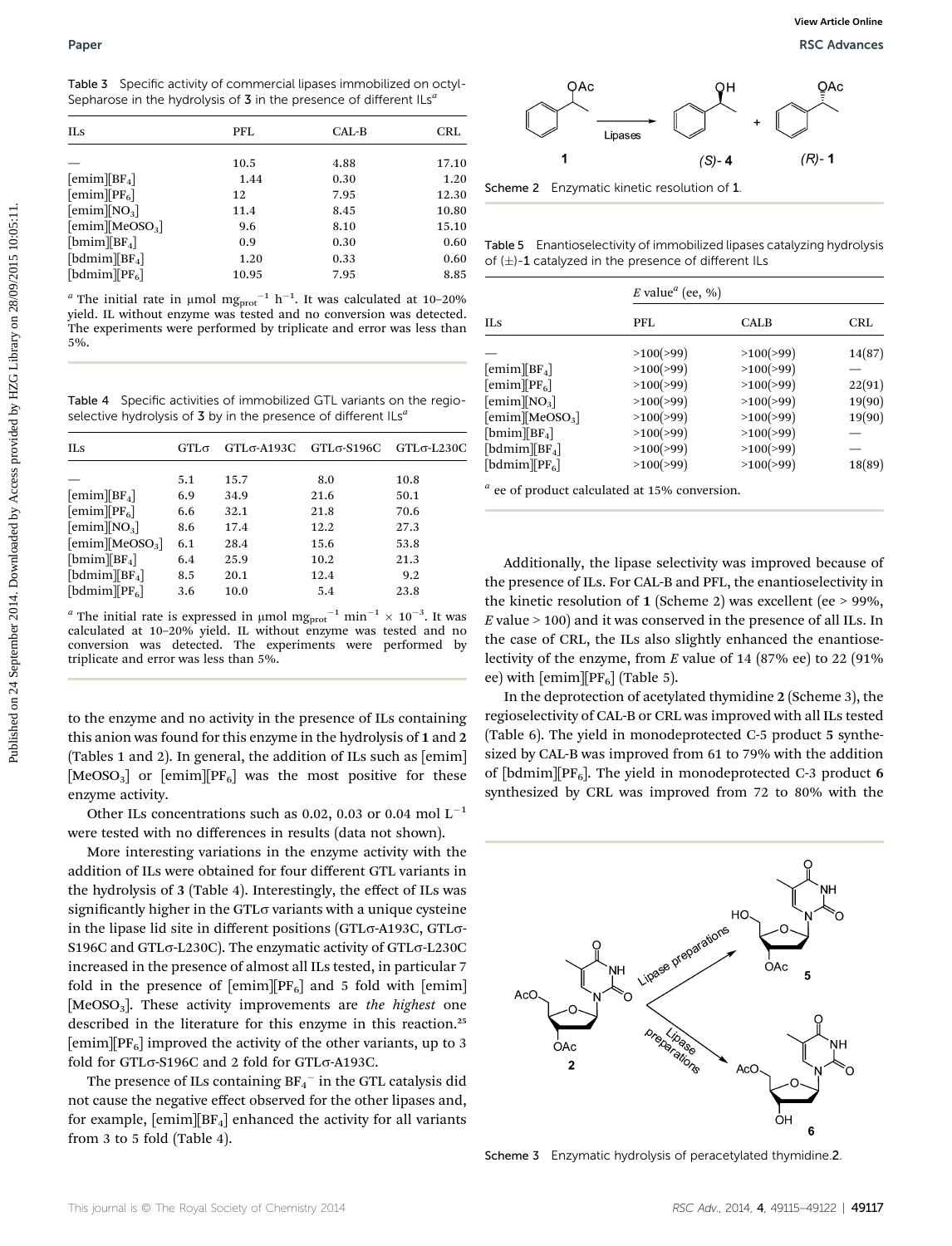Table 6 Regioselective hydrolysis of 2 catalyzed by immobilized lipases in the presence of different ILs

|                                                                                                                                                                                                                                                                                                                                         | $PFL^{a,b}$      |              | $\mathrm{CALB}^{a,c}$ |                | $\mathrm{CRL}^{a,d}$ |                                  |                                                                                                                                                                                                                                                                                                                                       |                  | PFL            | <b>CALB</b>           |                                                  |
|-----------------------------------------------------------------------------------------------------------------------------------------------------------------------------------------------------------------------------------------------------------------------------------------------------------------------------------------|------------------|--------------|-----------------------|----------------|----------------------|----------------------------------|---------------------------------------------------------------------------------------------------------------------------------------------------------------------------------------------------------------------------------------------------------------------------------------------------------------------------------------|------------------|----------------|-----------------------|--------------------------------------------------|
| ILs                                                                                                                                                                                                                                                                                                                                     | $5^{a} (%)$      | $6^{a}$ (%)  | $5^a$ (%)             | $6^a$ (%)      | $5^a$ (%)            | $6^{a}$ (%)                      | ILs                                                                                                                                                                                                                                                                                                                                   |                  | $7^a$ (%)      | $7^a (%)$             |                                                  |
|                                                                                                                                                                                                                                                                                                                                         | 28               | 51           | 61                    | 3              | 10                   | 72                               |                                                                                                                                                                                                                                                                                                                                       |                  | 98             | >99                   |                                                  |
| $[{\rm emim}][{\rm BF}_4]$                                                                                                                                                                                                                                                                                                              | 29               | 53           | $\_$ f                |                |                      | $\_$ f                           | [emim][BF <sub>4</sub> ]                                                                                                                                                                                                                                                                                                              |                  | $>99^b$        | 10 <sup>c</sup>       |                                                  |
| $[emim][PF_6]$                                                                                                                                                                                                                                                                                                                          | 29               | 53           | 75                    | 3              | 9                    | 81                               | $[emim][PF_6]$                                                                                                                                                                                                                                                                                                                        |                  | >99            | >99                   |                                                  |
| [emim][NO <sub>3</sub> ]                                                                                                                                                                                                                                                                                                                | 26               | 54           | 69                    | $\overline{4}$ | 9                    | 78                               | [emim][NO <sub>3</sub> ]                                                                                                                                                                                                                                                                                                              |                  | >99            | >99                   |                                                  |
| [emim][MeOSO <sub>3</sub> ]                                                                                                                                                                                                                                                                                                             | 26               | 54<br>$19^e$ | 73                    | $\mathbf{1}$   | 9                    | 76<br>$\overline{\phantom{a}}^f$ | [emim][MeOSO <sub>3</sub> ]                                                                                                                                                                                                                                                                                                           |                  | >99            | 98                    |                                                  |
| $[bmin][BF_4]$<br>[bdmin][BF <sub>4</sub> ]                                                                                                                                                                                                                                                                                             | $15^e$<br>$14^e$ | $19^e$       |                       |                |                      | $\bigcup$                        | $[bmin][BF_4]$                                                                                                                                                                                                                                                                                                                        |                  | $>99^b$        | 10 <sup>c</sup>       |                                                  |
| [bdmin][PF <sub>6</sub> ]                                                                                                                                                                                                                                                                                                               | 28               | 52           | 79                    | 3              | 8                    | 80                               | [bdmim][ $BF4$ ]<br>[bdmin][PF <sub>6</sub> ]                                                                                                                                                                                                                                                                                         |                  | $>99^b$<br>>99 | 10 <sup>c</sup><br>99 |                                                  |
|                                                                                                                                                                                                                                                                                                                                         |                  |              |                       |                |                      |                                  |                                                                                                                                                                                                                                                                                                                                       |                  |                |                       |                                                  |
|                                                                                                                                                                                                                                                                                                                                         |                  |              |                       |                |                      |                                  | <sup>a</sup> Yield of the monodeprotected product at 100% conversion after 2 h<br>The rest of yield corresponds to the bihydrolyzed product. $b$ 4 h<br>$^{c}$ 15% conversion. $^{d}$ 27% conversion.<br>Table 8 Regioselective hydrolysis of 3 catalyzed by different immo-<br>bilized GTL variants in the presence of different ILs |                  |                |                       |                                                  |
| <sup>a</sup> Yield of the monodeprotected product at 100% conversion. The rest of<br>yield corresponds to the bihydrolyzed product (thymidine). <sup>b</sup> Complete<br>reaction: 50 h. <sup>c</sup> Complete reaction: 96 h. <sup>d</sup> Complete reaction: 24 h.<br>$e^{i}$ 35% conversion. $f$ No reaction observed.<br>AcO<br>AcC |                  |              | AcC                   |                |                      |                                  |                                                                                                                                                                                                                                                                                                                                       | $7^a$ (%)        |                |                       |                                                  |
|                                                                                                                                                                                                                                                                                                                                         | 3                | PFL, CAL-B,  | <b>GTL</b> variants   | $\overline{7}$ |                      |                                  | ILs                                                                                                                                                                                                                                                                                                                                   | GTL <sub>σ</sub> | $GTLσ-A193C$   | $GTLσ-S196C$          |                                                  |
|                                                                                                                                                                                                                                                                                                                                         |                  | CRL          |                       |                |                      |                                  |                                                                                                                                                                                                                                                                                                                                       | 79               | 74             | 84                    |                                                  |
|                                                                                                                                                                                                                                                                                                                                         |                  |              |                       |                |                      |                                  | [emim][BF <sub>4</sub> ]                                                                                                                                                                                                                                                                                                              | 77               | 80             | 80                    |                                                  |
|                                                                                                                                                                                                                                                                                                                                         |                  |              |                       |                |                      |                                  | [emim][PF <sub>6</sub> ]                                                                                                                                                                                                                                                                                                              | 87               | 89             | 85                    |                                                  |
| AcC                                                                                                                                                                                                                                                                                                                                     |                  |              |                       |                |                      |                                  | [emim][NO <sub>3</sub> ]                                                                                                                                                                                                                                                                                                              | 72               | 76             | 74                    |                                                  |
|                                                                                                                                                                                                                                                                                                                                         | AcC              |              |                       |                |                      |                                  | [emim][MeOSO <sub>3</sub> ]                                                                                                                                                                                                                                                                                                           | 77               | 75             | 80                    |                                                  |
|                                                                                                                                                                                                                                                                                                                                         | 8                |              |                       |                |                      |                                  | $[bmin][BF_4]$                                                                                                                                                                                                                                                                                                                        | 73               | 87             | 74                    | $GTLσ-L230C$<br>78<br>93<br>88<br>93<br>92<br>71 |
|                                                                                                                                                                                                                                                                                                                                         |                  |              |                       |                |                      |                                  | $[bdmin][BF_4]$                                                                                                                                                                                                                                                                                                                       | 89               | 73             | 85                    | 75                                               |
| Scheme 4 Enzymatic deacetylation of 3.                                                                                                                                                                                                                                                                                                  |                  |              |                       |                |                      |                                  | $[bdmin][PF_6]$                                                                                                                                                                                                                                                                                                                       | 74               | 79             | 80                    | 96                                               |



Scheme 4 Enzymatic deacetylation of 3.

In the monodeprotection of the fully acetylated glucal 3 (Scheme 4), the excellent regioselectivity of PFL, CAL-B or CRL to produce 7 or 8 respectively was conserved in the presence of the ILs (Table 7).

Under this catalytic aspect, the highest improvements on enzyme regioselectivity were observed by adding the ILs on the different GTL variants catalyzing the hydrolysis of 3 (Table 8).

The enzyme variants with the mutated unique cysteine exhibited quite interesting increase in the regioselectivity in comparison with the non mutated one, where slight changes were observed. Hence, the presence of ILs enhanced the regioselectivity of GTL<sub>o</sub>-A193C and GTL<sub>o-L230C</sub> variants, whereas non positive results were found for GTLo-S196C.

The yield of 7 produced by GTLo-A193C was increased from 74% to 87 or 89% with the addition of  $[bmin][BF_4]$  or  $[emin]$  $[PF_6]$  respectively (Table 8).

However, the best regioselectivity improvement for GTLo-L230C was achieved in the presence of [bdmim][PF<sub>6</sub>], from 78 to 96% yield of 7. High yields of 7 using this variant were obtained using [emim][PF<sub>6</sub>] or [emim][NO<sub>3</sub>] (92-93%) (Table 8). These results represent the first example of the regioselectivity improvement of this GTL variant in the hydrolysis of 3, which have not been achieved even with more sophisticated methodologies such as site-specific peptide modifications.<sup>25</sup>

Table 7 Regioselective hydrolysis of 3 catalyzed by immobilized commercial lipases in the presence of different ILs

|                                                 | PFL       | <b>CALB</b>     | <b>CRL</b>      |
|-------------------------------------------------|-----------|-----------------|-----------------|
| <b>ILS</b>                                      | $7^a$ (%) | $7^a$ (%)       | $8^a$ (%)       |
|                                                 | 98        | >99             | >99             |
| $[emim][BF_4]$                                  | $>99^b$   | 10 <sup>c</sup> | $24^d$          |
| $[emim][PF_6]$                                  | >99       | >99             | >99             |
| [emim][NO <sub>3</sub> ]                        | >99       | >99             | >99             |
| [emim][MeOSO <sub>3</sub> ]                     | >99       | 98              | >99             |
| $[bmin][BF_4]$                                  | $>99^b$   | 10 <sup>c</sup> | 19 <sup>d</sup> |
| $\lceil \text{bdmim} \rceil \text{BF}_4 \rceil$ | $>99^b$   | 10 <sup>c</sup> | 22 <sup>d</sup> |
| [bdmim][ $PF_6$ ]                               | >99       | 99              | 91              |

Table 8 Regioselective hydrolysis of 3 catalyzed by different immobilized GTL variants in the presence of different ILs

|                             | $7^{\mu}$ (%) |                          |              |              |
|-----------------------------|---------------|--------------------------|--------------|--------------|
| <b>ILS</b>                  | $GTL\sigma$   | $GTL$ $\sigma$ -A193 $C$ | $GTLσ-S196C$ | $GTLσ-L230C$ |
|                             | 79            | 74                       | 84           | 78           |
| $[emim][BF_4]$              | 77            | 80                       | 80           | 93           |
| $[emim][PF_6]$              | 87            | 89                       | 85           | 88           |
| [emim][NO <sub>3</sub> ]    | 72            | 76                       | 74           | 93           |
| [emim][MeOSO <sub>3</sub> ] | 77            | 75                       | 80           | 92           |
| $[bmin][BF_4]$              | 73            | 87                       | 74           | 71           |
| [bdmim][ $BF_4$ ]           | 89            | 73                       | 85           | 75           |
| $[bdmin][PF_6]$             | 74            | 79                       | 80           | 96           |

With the purpose of giving a possible explanation of the results under a structural point of view, near circular dichroism (CD) and fluorescence assays were performed in some of the most interesting examples to analyze the effect of the presence of ILs on the protein tertiary structure (Fig. 1 and 2).

First, in the case of commercial lipases, we observed how the near CD of CAL-B and PFL were altered by the presence of the ionic liquid (Fig. 1). [emim][BF<sub>4</sub>] caused a strong shift of the maximum peak in fluorescence for PFL, from 333 to 369 nm, and could be related to changes in the neighboring protonated acidic groups (Asp or Glu) (Fig. 1D). Also, the CD spectrum was quite altered and this could mean changes in the aromatic amino acid residues of the protein: mobility, environment (H-bonding, polar groups and polarisability) and their spatial disposition in the protein (Fig. 1C).

Therefore these spectroscopic results and the observed decrease in the enzyme activity (nine fold) (Table 3) could suggest that the protein adopts a more closed conformation in the presence of  $[emim][BF<sub>4</sub>].$ 

The CD spectrum of CAL-B was altered in the presence of [emim][MeOSO<sub>3</sub>] (Fig. 1A), although the fluorescence signal did not change (Fig. 1B). In this case, the activity almost duplicated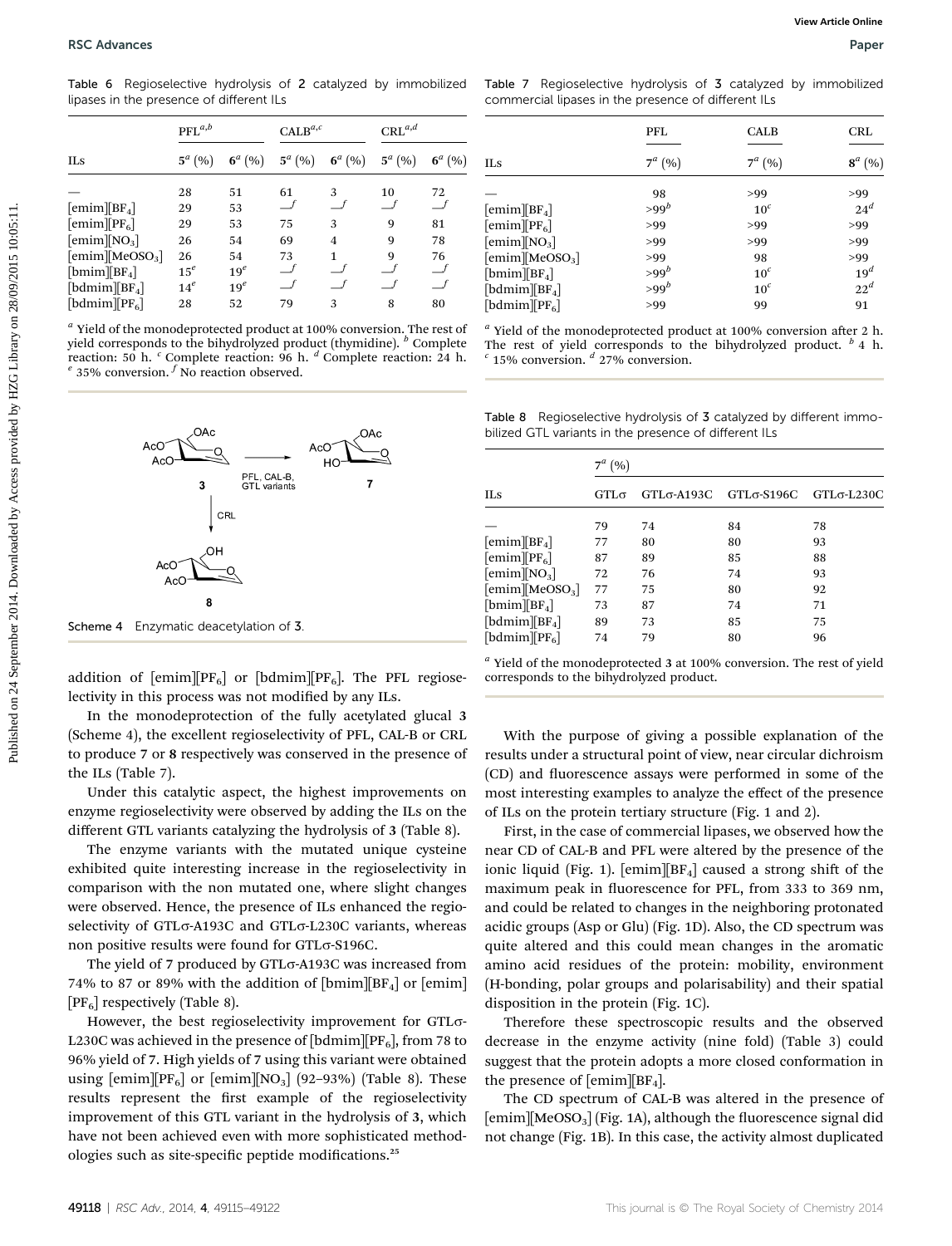

Fig. 1 CD and fluorescence analysis of lipases in the presence of ILs in water. (A) CD spectra (near UV spectrum) of CALB (black line), CALB + [emim][MeOSO<sub>3</sub>](red). (B) Fluorescence spectra of CALB and CALB + [emim][MeOSO<sub>3</sub>]. (C) CD spectra (near UV spectrum) of PFL (black line), PFL + [emim][BF4](red). (D) Fluorescence spectra of PFL, PFL + [emim][BF4].



Fig. 2 CD and fluorescence analysis of GTLs-L230C variant in the presence of ILs in water. (A) CD spectra (near UV spectrum). (B) Fluorescence spectra. GTLσ-L230C (black), GTLσ-L230C + 0.1% Triton X-100 (red), GTLσ-L230C + [emim][BF<sub>4</sub>] (light blue), GTLσ-L230C + [bdmim][BF<sub>4</sub>] (green) and GTL $\sigma$ -L230C + [bdmim][PF $_6$ ] (dark blue).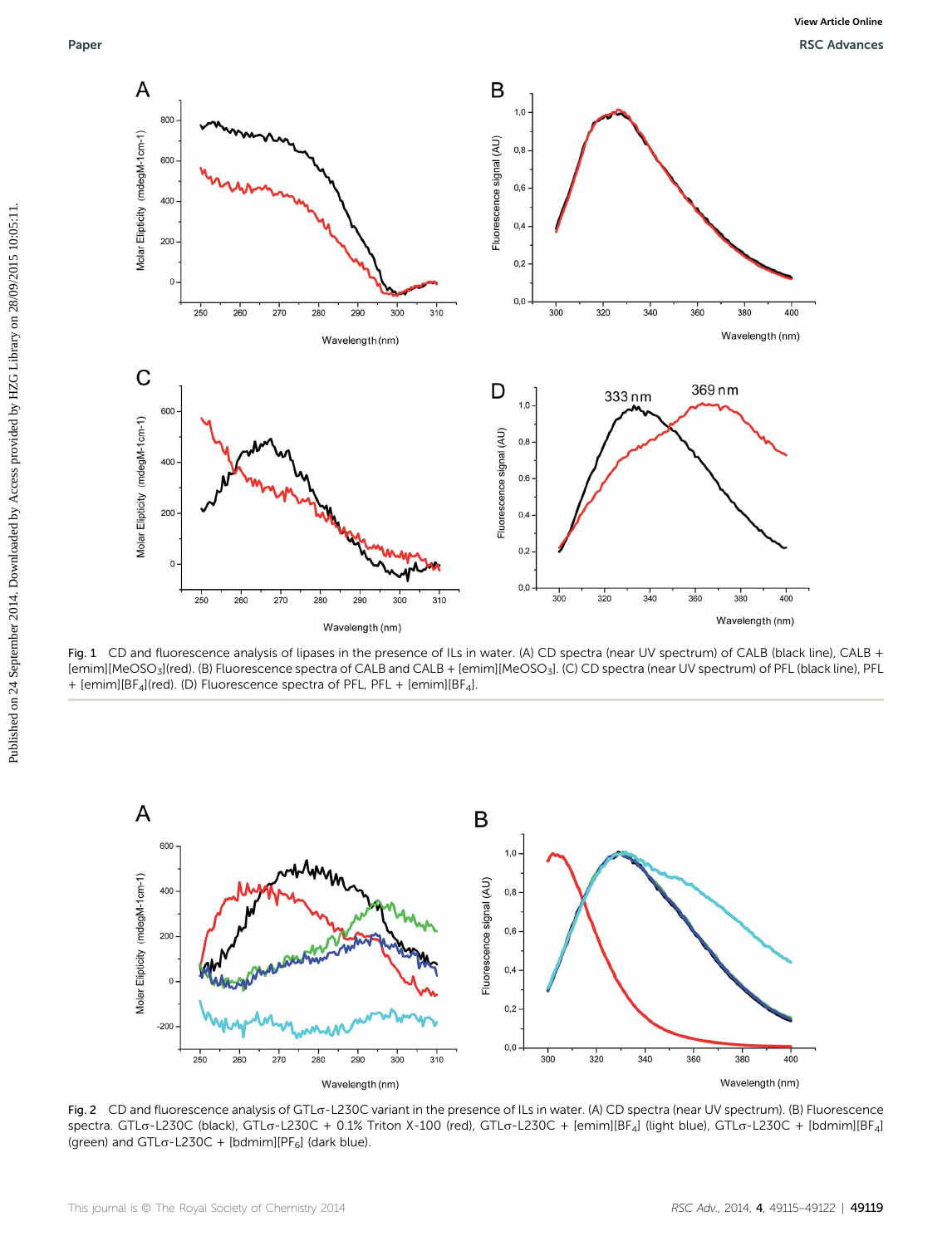its value in the presence of ionic liquid (Table 3). This suggests that the ionic liquid interacts with the protein but this interaction does not alter the open/closed protein conformation.

In the case of GTL<sub>o</sub>-L<sub>230</sub>C variant, the structural changes were studied in the presence of three ionic liquids, [emim][BF<sub>4</sub>], [bdmim][BF<sub>4</sub>] and [bdmim][PF<sub>6</sub>], evaluating the effect of the IL cation and the anion (Fig. 2).

GTL<sub>o</sub>-L<sub>230</sub>C variant CD spectra undergoes an important decrease of its signal in the presence of these three ILs, being the most remarkable the case of  $[emim][BF_4]$ , followed by [bdmim][PF<sub>6</sub>] and then [bdmim][BF<sub>4</sub>] (Fig. 2A). This order is the same found in the activity data (50.1, 23.8 and 9.2 respectively) (Table 4). In addition, the best regioselectivity (93 and 96%) were found with  $[emim][BF_4]$  and  $[bdmim][PF_6]$  respectively, ILs with the largest changes occurring in CD spectra. In fluorescence spectra, no significant variation was found using ILs, only the signal pick was wider for  $[emim][BF_4]$  (Fig. 2B).

These results revealed the key role of the IL cation on the structure, indicating that  $[emim]$ <sup>+</sup> is the best cation for activity improvement and [bdmim]<sup>+</sup> for the selectivity, in both cases combined with  $[PF_6]^-$ . Thus, spectroscopic data confirm that the presence of ILs promotes conformational changes on this GTL<sub>o</sub>-L230C variant structure that are different from those occurring in the presence of detergent (where the lid is completely opened) (Fig. 2).

In lipases, the movement of the lid is a critical point in catalysis but also involves a reorganization of the whole protein. Recently we have demonstrated how modifications on this oligopeptide create new lipase structures with new different properties.<sup>25</sup> Therefore, the genetic incorporation of a single cysteine in different positions of enzyme lid resulted crucial for the improvements achieved in the presence of the IL. The position of the mutation on the lid was also important. The introduction of a cysteine in residue 230 was the best option instead of 193 or 196, probably because it is surrounded by several hydrophobic residues participating together with the thiol in the interaction with the cation of the IL and in consequence shifting the movement of the lid (Fig. 3).



Fig. 3 Crystal structure of GTL in open conformation. The mutated positions A193, S196 and L230 are marked in green, whereas hydrophobic residues on the lid are marked in red. Figure was drawn using Pymol 0.99 program and pdb codes 2W22.

## Conclusion

Therefore, herein we present a simple and green method to improve the activity and enantio and regioselectivity of lipases in a different way. The enzyme activity of different lipases was improved from good to excellent values by the IL addition in some cases preserving the excellent enzyme selectivity and in other cases a further enhancement of the lower enantio or regioselectivity of the lipase was observed.

The addition of this very small amount of ILs in aqueous solution did not represent problems in the separation of the product, toxicity, etc., being an interesting and useful application technology for greener biocatalytic processes useful in organic and pharmaceutical chemistry.

Circular dichroism and fluorescence experiments revealed conformational changes in tertiary structure of the enzyme induced by the ionic liquid, indicating a feasible alteration of the lipase lid movement.

## **Experimental**

#### Materials

The lipase from Candida antarctica (fraction B) was kindly donated by Novozymes (Denmark). Lipase from Pseudomonas fluorescens was from Amano S.A. Octyl-Sepharose (4BCL) was purchased from GE-Healthcare (Uppsala, Sweden). Lipase from Candida rugosa,  $(\pm)$ -O-acetyl-1-phenylethanol (1), p-nitrophenylbutyrate (pNPB), thymidine and 3,4,6-tri-O-acetyl-1,5 anhydro-2-deoxy-D-arabino-hex-1-enitol (3) were from Sigma-Aldrich. 1-Ethyl-3-methylimidazolium methyl sulphate [emim] [MeOSO<sub>3</sub>], 1-ethyl-3-methylimidazolium nitrate [emim][NO<sub>3</sub>], 1ethyl-3-methylimidazolium hexafluorophosphate  $[$ emim $]$  $[$ PF $_6$ ], 1-ethyl-3-methylimidazolium tetrafluoroborate  $[{\rm emim}]$ BF<sub>4</sub>], 1butyl-2,3-dimethylimidazolium tetrafluoroborate [bdmim][BF<sub>4</sub>] and 1-butyl-2,3-dimethylimidazolium hexafluorophosphate [bdmim][ $PF_6$ ] were from Fluka. Peracetylated thymidine 2 was synthesized as previously described.<sup>25</sup> **BSC** Advances<br>
in the main of the signal on the signal conditions. **Conclusion** and the main one was a single and given method<br>
the main on the main of the signal conditions the main of the main of the main one of the si

#### Enzymatic activity assay

The activities of the soluble and immobilized lipases were analyzed spectrophotometrically measuring the increment in absorbance at 348 nm (isosbestic point) produced by the release of p-nitrophenol (pNP) ( $\varepsilon = 5150 \text{ M}^{-1} \text{ cm}^{-1}$ ) in the hydrolysis of 0.4 mM pNPB in 25 mM sodium phosphate buffer at pH 7 and 25 °C. To initialize the reaction, 0.05-0.2 mL of lipase solution or suspension was added to 2.5 mL of substrate solution. Enzymatic activity is given as micromole of hydrolyzed pNPB per minute per milligram of enzyme (IU) under the conditions described above.

#### Purification and immobilization of commercial lipases on hydrophobic supports

The enzyme was purified from crude extract by interfacial adsorption as previously described.<sup>26</sup> 2.3 mL of commercial solution of RML (7 mg<sub>protein</sub> per mL, 25% of lipase content analyzed by Bradford's assay<sup>27</sup>) were added to 19 mL of 25 mM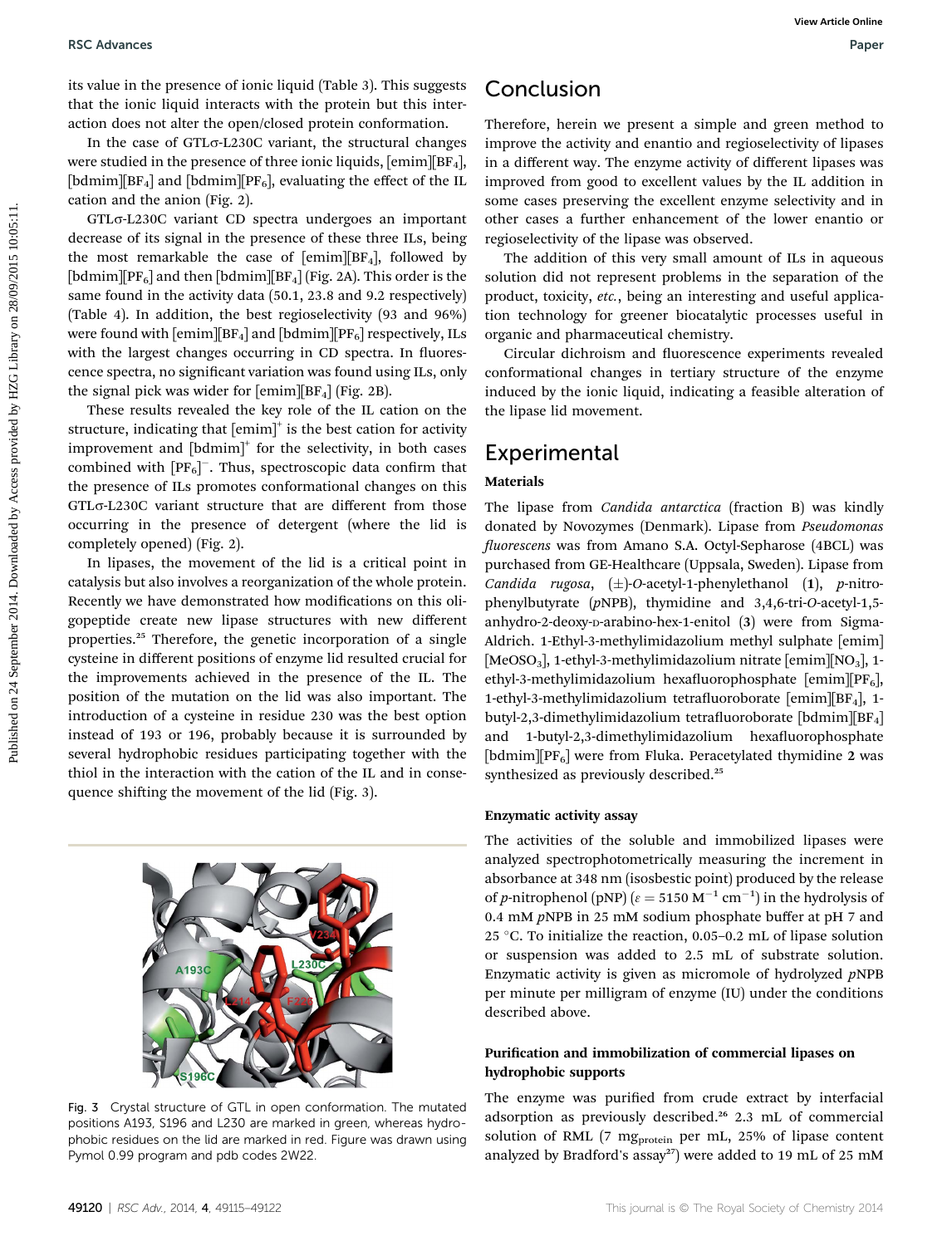phosphate buffer pH 7 and one gram of octyl-Sepharose was added. The reaction was maintained in stirring for 3 h. After that, the suspension was filtered by vacuum and the solid was washed several times with distilled water.

For the others lipases, the purification/immobilization protocol was the same. In each case, it is important to calculate the right amount of crude lipase extract to add with the final objective to obtain 1 g of octyl-Sepharose derivative loaded with 4 mg of pure protein. The lipase content (analyzed by Bradford's assay<sup>27</sup>) for each commercial crude extract was: CAL-B: 3.5 mg<sub>protein</sub> per mL (100% of lipase content); CRL: 9.5 mg<sub>protein</sub> per mL (100% of lipase content); PFL: 8.8 mg<sub>protein</sub> per mL (100% of lipase content).

In each case, more than 98% of the enzyme was immobilized, obtaining biocatalysts with an enzyme loading of 4 mglipase per g support. SDS-PAGE analysis of the protein adsorbed to the octyl-Sepharose only showed a single band with a molecular weight corresponding to that of the different native lipases.<sup>26</sup>

The octyl-lipase immobilized preparations were used as catalysts.

#### Site-directed mutagenesis of Geobacillus thermocatenulatus lipase (GTL)

All site-directed mutagenesis experiments were carried out by PCR using mutagenic primers. Briefly, to introduce the amino acid change, the corresponding pair of primers was used as homologous primer pair in a PCR reaction using a specific plasmid as template and Prime Start HS Takara DNA polymerase. The product of the PCR was digested with endonuclease DpnI that exclusively restricts methylated DNA.<sup>28</sup> E. coli DH10B cells were transformed directly with the digested product. The plasmid with mutated gtl were identified by sequencing and then transformed into E. coli BL21 (DE3) cells to express the corresponding proteins. Firstly, C65S was created, and the resulting plasmid was used as template to create the double mutant C65S/C296S-GTL.<sup>29</sup> This plasmid (pT1BGTLmutCys) was used as template to construct additional mutations (A193C, S196C, L230C) using different mutagenic primers: A193C (Ala/cys 193-5,5'-GAAAGCGtgcGCTGTCGCCAG; Ala/cys 193-3 5′-CTGGCGACAGCg caCGCTTTC), S196C (Ser/ Cys196-5 5'-GTTGAAAGCGGCG GCTGTCGCCtgcAA TGTGCCGTA CACGAGTCAAG'Ser/Cys196-3,5′-CTTGACTCGTGTACGGCA CATT gcaGGCGACGCCGCCGCTTTCAAC) and L230C (Leu/Cys 230-5 5'-CATTATTTTGAACGGtgcAAACG, Leu/Cys 230-3 5'-CGTTTgcaCCG TTCAAAA TAATG). **Puer Example 1914.** The most of the part of exploration was hundred by Access provided and the part of the system of the system of the system of the system of the system of the system of the system of the system of the s

#### Cloning, expression, purification and immobilization of GTL variants

The gene corresponding to the mature lipase from G. thermocatenulatus (GTL) was cloned into pT1 expression vector as previously described.<sup>28</sup> Cells carrying the recombinant plasmid pT1GTL were grown at 30  $^{\circ}$ C and over expression were induced by raising the temperature to 42  $^{\circ}$ C for 20 h. The enzyme was purified from E. coli crude extract by interfacial adsorption on butyl-Sepharose as previously described.<sup>30</sup> The lipase was desorbed from the support adding 20 mL of 25 mM phosphate

buffer pH 7 with 0.5% Triton X-100  $(v/v)$  per gram of support. After that, the detergent was removed by ultracentrifugation and the lipase variants were immobilized on octyl-Sepharose at pH 7 in 25 mM sodium phosphate buffer for 1 h at 25  $^{\circ}$ C (>95% immobilization yields) with a final loading of 5 mg<sub>lip</sub>  $g_{cat}^{-1}$ .<sup>3</sup> The remaining pNPB activity for the different immobilized GTL variants was more than 95% of the initial activity.

#### Enzymatic biotransformations

2 mM of 1-3 in 25 mM  $NaH_2PO_4$  98%/CH<sub>3</sub>CN 2% and 5 eq. of ionic liquid at pH 5 and 25  $^{\circ}$ C were prepared. 0.4 g of immobilized lipase were added to 2 mL of the previous solution to initialize the reaction. The hydrolytic reaction was carried out under mechanical stirring and the pH value was controlled by automatic titration. Hydrolysis reactions were followed by HPLC using a HPLC spectrum P100 (Thermo Separation products). At least triplicates of each assay were made.

The HPLC analysis was performed using a Kromasil- $C_{18}$  (250  $\times$  4.6 mm and 5 µm ø) column. Analyses were run at 25 °C using an L-7300 column oven couple to a UV detector L-7400. For substrate 1 and 3, the hydrolytic conversion was determined at 215 nm and the mobile phase was an isocratic mixture of 25% acetonitrile/75% 10 mM ammonium phosphate buffer at pH 3.8; flow rate 1.0 mL  $min^{-1}$ . Under these conditions, the retention times were:  $3 = 30$  min,  $7 = 6.8$  min and  $8 = 7.3$  min.

The enantiomeric excess of product S-4 was determined by chiral reverse-phase HPLC, using pure commercial enantiomers as standards. The column was chiracel OD-R and the mobile phase was an isocratic mixture of 35% acetonitrile and 65% 10 mM sodium phosphate buffer at pH 7. The analyses were performed at fixed flow of 0.45 mL min<sup>-1</sup> by recording the absorbance at 225 nm.

For substrate 2, the hydrolytic conversion was determined at 260 nm and the mobile phase was a gradient mixture of A: 10 mM NH<sub>4</sub>H<sub>2</sub>PO<sub>4</sub> 90%/CH<sub>3</sub>CN 10% pH 4.2; B: CH<sub>3</sub>CN 90%/H<sub>2</sub>O 10%; method: 0–6 min 100% A; 6–14 min 65% A and 35% B; 14-22 min 100% A; flow rate 1.0 mL  $min^{-1}$ . Under these conditions, the retention times were:  $2 = 13.3$  min,  $5 = 8.4$  min,  $6 = 7.6$  min and thymidine = 2.1 min.<sup>24</sup>

#### Product characterization

5'-O-Acetylthymidine (5). This compound was characterized how previously reported in literature.<sup>24</sup>

3'-O-Acetylthymidine (6). This compound was characterized how previously reported in literature.<sup>24</sup>

4,6-Di-O-acetyl-D-glucal (7).  ${}^{1}$ H-NMR (500 MHz, CDCl<sub>3</sub>)  $\delta$ : 6.35 (dd,  $J = 6.2$  Hz, 1H, H-1), 4.95 (dd,  $J = 8.4$ , 6.2 Hz, 1H, H-4), 5.41–5.50 (m, 1H, H-3), 4.84 (dd,  $J = 6.2$ , 5.2, 3 Hz, 1H, H-2), 4.27  $(dd, J = 12.9, 6.2$  Hz, 1H, H-3), 4.11  $(ddd, J = 3.1$  Hz, 1H, H-5), 4.20–4.37 (m, 2H, H-6A, H-6B), 2.55 (bs, 1H, OH), 2.16 (s, 3H,  $CH<sub>3</sub>$ ), 2.11 (s, 3H, CH<sub>3</sub>).

3,4-Di-O-acetyl-D-glucal (8).  ${}^{1}$ H-NMR (500 MHz, CDCl<sub>3</sub>)  $\delta$ : 6.49 (dd,  $J = 6.1$  Hz, 1H, H-1), 5.41-5.50 (m, 1H, H-3), 5.22 (dd,  $J = 9.0, 6.5$  Hz, 1H, H-4), 4.81 (dd,  $J = 5.9, 2.8$  Hz, 1H, H-2), 3.98– 4.09 (m, 1H, H-5), 3.66–3.86 (m, 2H, H-6A, H-6B), 2.07–2.13 (2s, 6H, 2CH<sub>3</sub>).